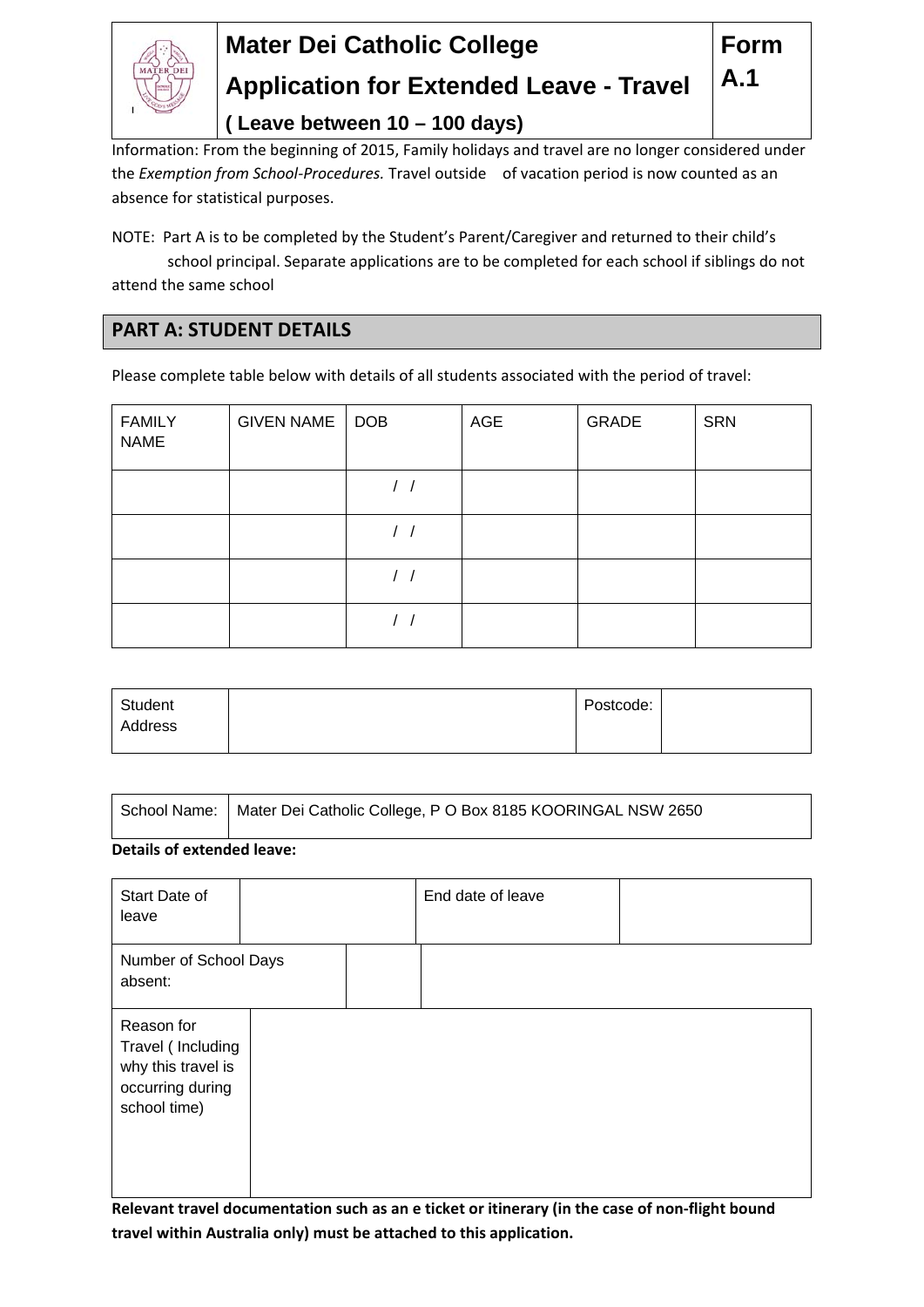# **Mater Dei Catholic College**

## **Application for Extended Leave - Travel**

**( Leave between 10 – 100 days)**

**DETAILS OF PRIOR EXEMPTIONS/EXTENDED LEAVE – TRAVEL** 

| Start Date of                 |  | End date of leave                                                |       |            |
|-------------------------------|--|------------------------------------------------------------------|-------|------------|
| leave                         |  |                                                                  |       |            |
| Number of School Days absent: |  |                                                                  |       |            |
| <b>Student's Name:</b>        |  |                                                                  | Year: | Homegroup: |
|                               |  | Certificate of Extended Leave-Travel attached (Please tick): Yes | No.   |            |

## **PARENT DETAILS:**

| Family<br>Name      | Given Name                 |  |
|---------------------|----------------------------|--|
| Address:            | Post code:                 |  |
| Email<br>address:   |                            |  |
| Telephone<br>Number | Relationship to<br>Student |  |

As the parent and applicant, I hereby apply for a *Certificate of Extended Leave‐Travel* and understand my child will be granted a period of extended leave upon acceptance by the principal of the reason provided.

I understand that if the application is accepted: I am responsible for his/her supervision during the period of extended leave. The provided period of extended leave is limited to the period indicated the provided period of extended leave is subject to the conditions listed on the *Certificate of Extended.*

**For leave greater than 50 days (10 weeks of a school term):** When travel / leave period exceeds 10 weeks access to Distance Education or enrolment in another school must be considered.

### *Leave‐Travel*

The period of extended leave will count towards my child's absences from school I declare the information provided in this application is to the best of my knowledge and belief; accurate and complete. I recognise that should statements in this application later prove to be false or misleading any decision made as a result of this application may be reversed. I further recognise that a failure to comply with any condition set out in the *Application for Extended Leave‐Travel* may result in the provided period of extended leave being cancelled.

## **Signature of parent/caregiver: \_\_\_\_\_\_\_\_\_\_\_\_\_\_\_\_\_\_\_\_\_\_\_\_ Date:\_\_\_\_\_\_\_\_\_\_**

*Once you have completed and signed this application please return this form to the school Principal*